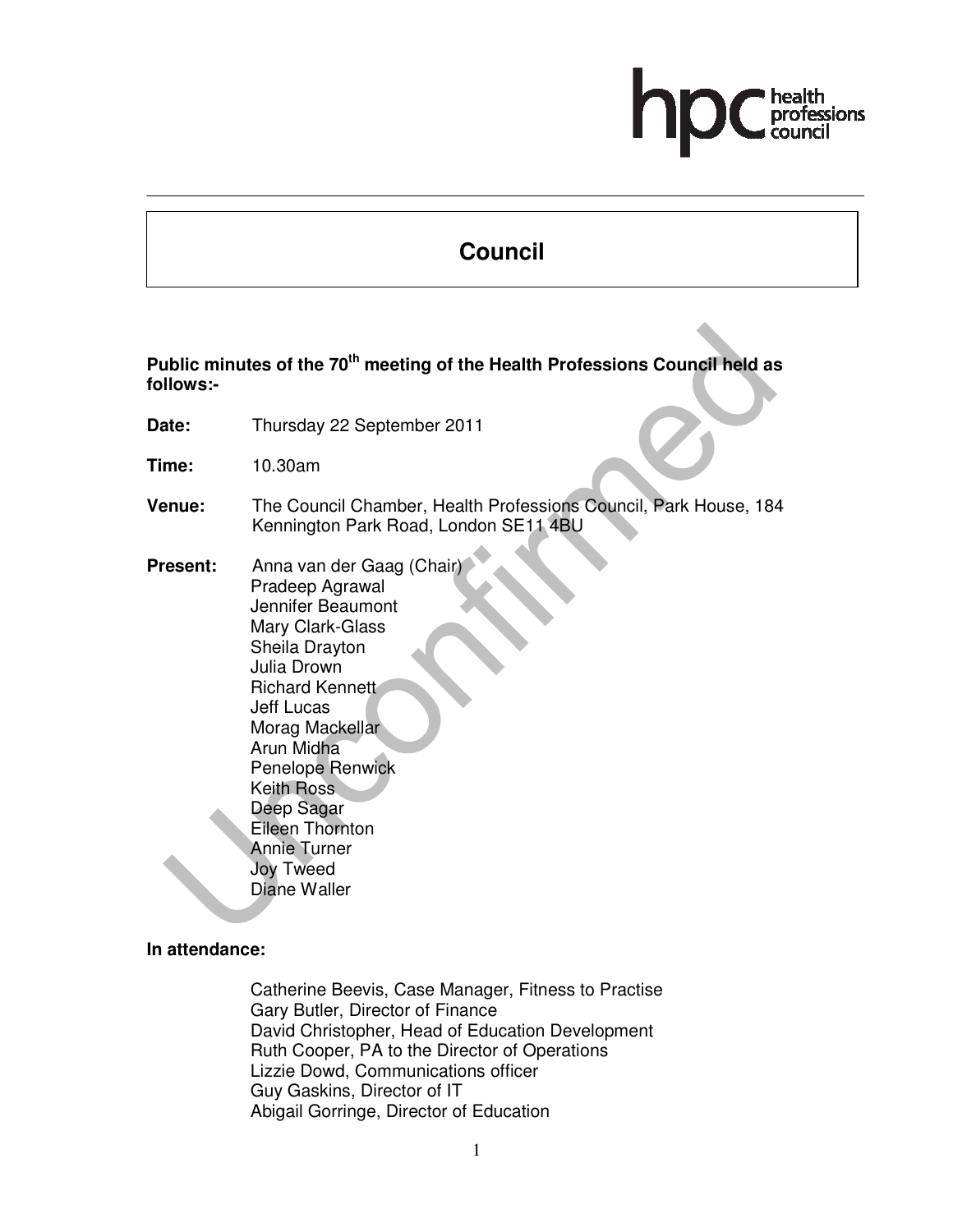Louise Hart, Secretary to Council Teresa Haskins, Director of HR Kelly Johnson, Director of Fitness to Practise Jacqueline Ladds, Director of Communications Anna Lubansinska, Customer Services Manager, Registration **Department** Mark Potter, Stakeholder Communications Manager Steve Rayner, Secretary to Committees Greg Ross-Sampson, Director of Operations Marc Seale, Chief Executive and Registrar Charlotte Urwin, Policy Manager

#### **Item 1.11/138 Chair's welcome and introduction**

1.1 The Chair welcomed all members to the meeting.

#### **Item 2.11/139 Apologies for absence**

2.1 Apologies for absence were received from Malcolm Cross and John Donaghy.

#### **Item 3.11/140 Approval of agenda**

3.1 The Council approved the agenda.

### **Item 4.11/141 Declaration of Members' Interests**

4.1 Keith Ross declared an interest as his wife is a Council member of CHRE.

#### **Item 5.11/142 Minutes of the Council meeting of 7 July 2011 (report ref:- HPC 101/11)**

- 5.1 The Council considered the minutes of the  $69<sup>th</sup>$  meeting of the Health Professions Council as circulated.
- 5.2 The Council noted that Mary Clark-Glass, Sheila Drayton, Arun Midha and Eileen Thornton were present at the last meeting of Council and so the minutes needed to be amended to reflect this.
- 5.3 It was agreed that the minutes of the 69th meeting of the Health Professions Council be confirmed as a correct record and signed by the Chair, subject to the amendment detailed under 5.2.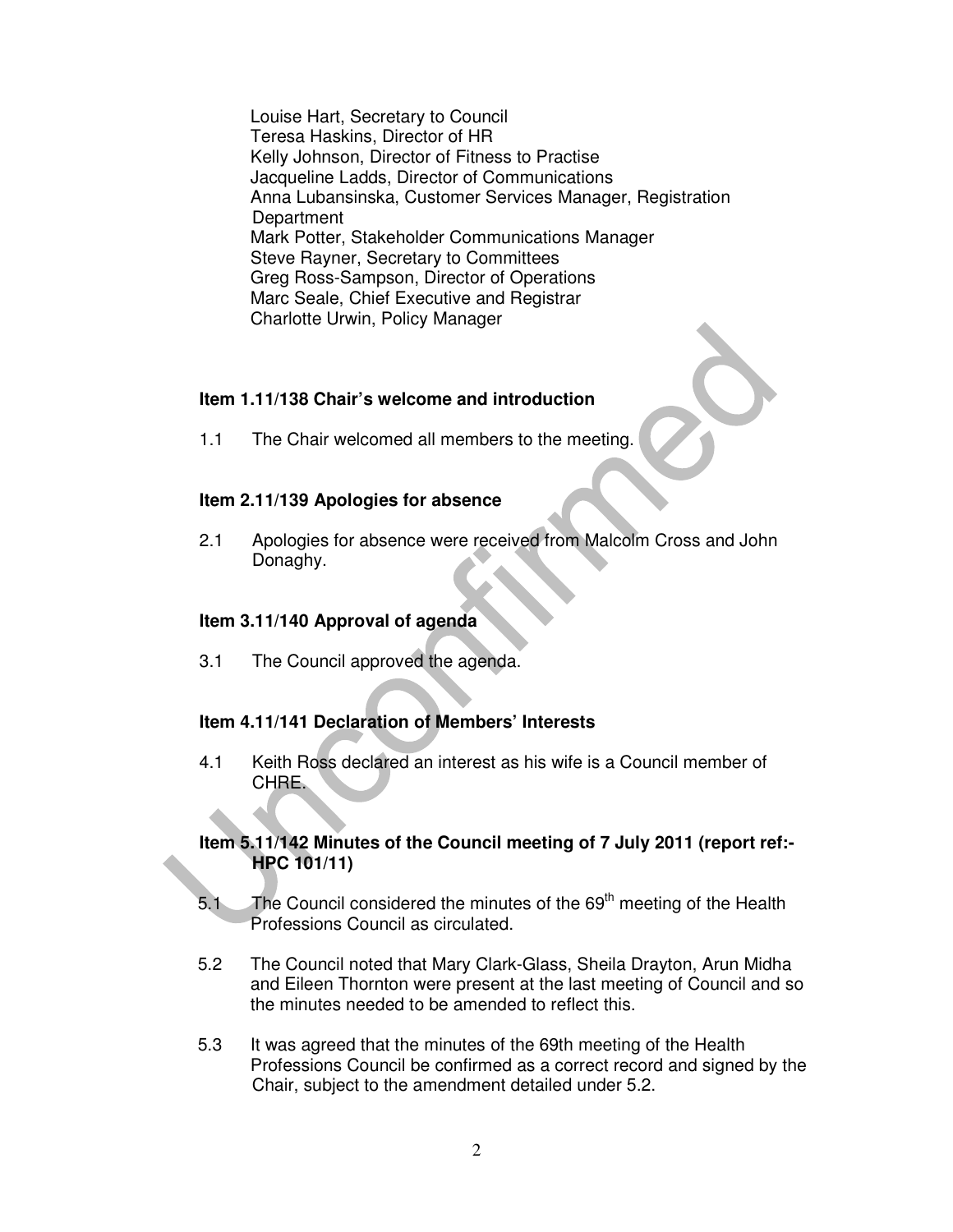# **Item 6.11/143 Matters arising (report ref:-HPC 102/11)**

6.1 The Council noted the action list as agreed at the last meeting.

# **Item 7.11/144 Chair's report (report ref:-HPC 103/11)**

- 7.1 The Council received a paper from the Chair.
- 7.2 During the course of discussion, the following points were made:-
	- The Council noted that the Chair had given a presentation at the CLEAR conference on changes to government policy in England. It was apparent from the Congress that HPC is a key player in this international gathering of regulators;
	- There was a strong sense of the importance of regulation at the World Congress of Chinese Medicine. It was further noted that this was borne from a desire to raise standards and protect the public as well as credibility for the professions involved;
	- The Council noted that the HPC and Help the Hospices had held a joint Fringe event at the Liberal Democrats Party Conference The importance of an integrated health and social care services was emphasised;
	- In response to a question, the Council noted that the other professional healthcare regulators also attend political party conferences;
	- The Council noted that the Chair had attended the NHS Leadership Framework Workshop on 21 September. It was clear from the workshop that there was an appetite for a  $16<sup>th</sup>$  generic standard of proficiency (SOPS) relating to leadership. The workshop noted that the SOPS related to threshold standards although the attendees were keen to develop the concept of "shared leadership" where qualities that are attributed to leaders were developed in professions at all levels;
	- The Council noted that there were other ways of developing leadership qualities without adding an additional SOP. Furthermore, these qualities may be more relevant to specific profession SOPS. Finally, it was noted that this was an NHS workshop and consideration needed to be given to all professions and their employment settings, not just the NHS perspective;
	- In response to a question, Council noted that an exploratory meeting had been held with the College of Arms since HPC was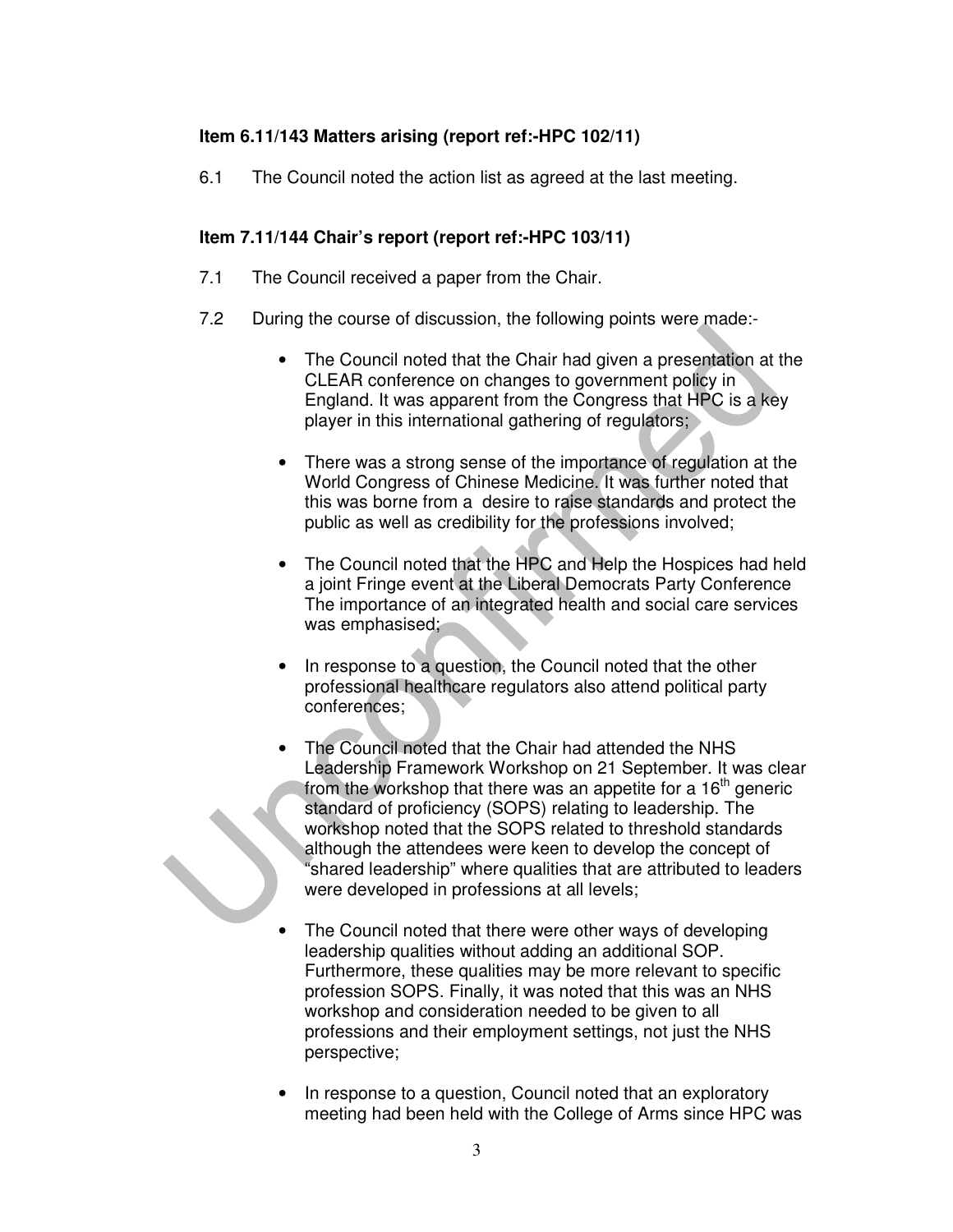approaching its 10<sup>th</sup> anniversary and the design of an HPC coat of arms was considered to be one way to mark the anniversary;

- In response to a question relating to the meeting at the University of Sussex, the Council noted that the purpose of this meeting was to gain a greater understanding of how social work programmes are set up and delivered within universities. In addition, it was part of the ongoing programme for those at HPC to further develop their understanding and knowledge around social work.
- 7.3 The Council noted the paper.

### **Item 8.11/145 Chief Executive's report (report ref:-HPC 104/11)**

- 8.1 The Council received a paper from the Chief Executive.
- 8.2 During the course of discussion, the following points were made:-
	- The Education Systems and Process review project had now entered its "build stage;"
	- The Health and Social Care Bill was now in the House of Lords and it was likely that Parliamentarians would be calling upon the Executive at HPC to provide briefings. The Council noted that it was anticipated that the Committee stage within the House of Lords would start in January 2012 and last between four and six weeks;
	- The Council noted that there were ongoing meetings with the Care Councils in Wales, Scotland and Northern Ireland in order that a Memorandum of Understanding relating to cross border issues could be agreed;
	- In response to a suggestion that the leads for social services be involved when the Chair and Chief Executive meet with the new ministers in Wales, the Council noted that Health and Social Care was less integrated in Wales than for example Northern Ireland and so it may not be possible to combine the meetings with the different leads, however, this would be looked into further;
	- In response to a question relating to the differing figures within the paper for online renewals of paramedics, the Council noted that the reporting period for each figure was different. However, approximately 65% had renewed online;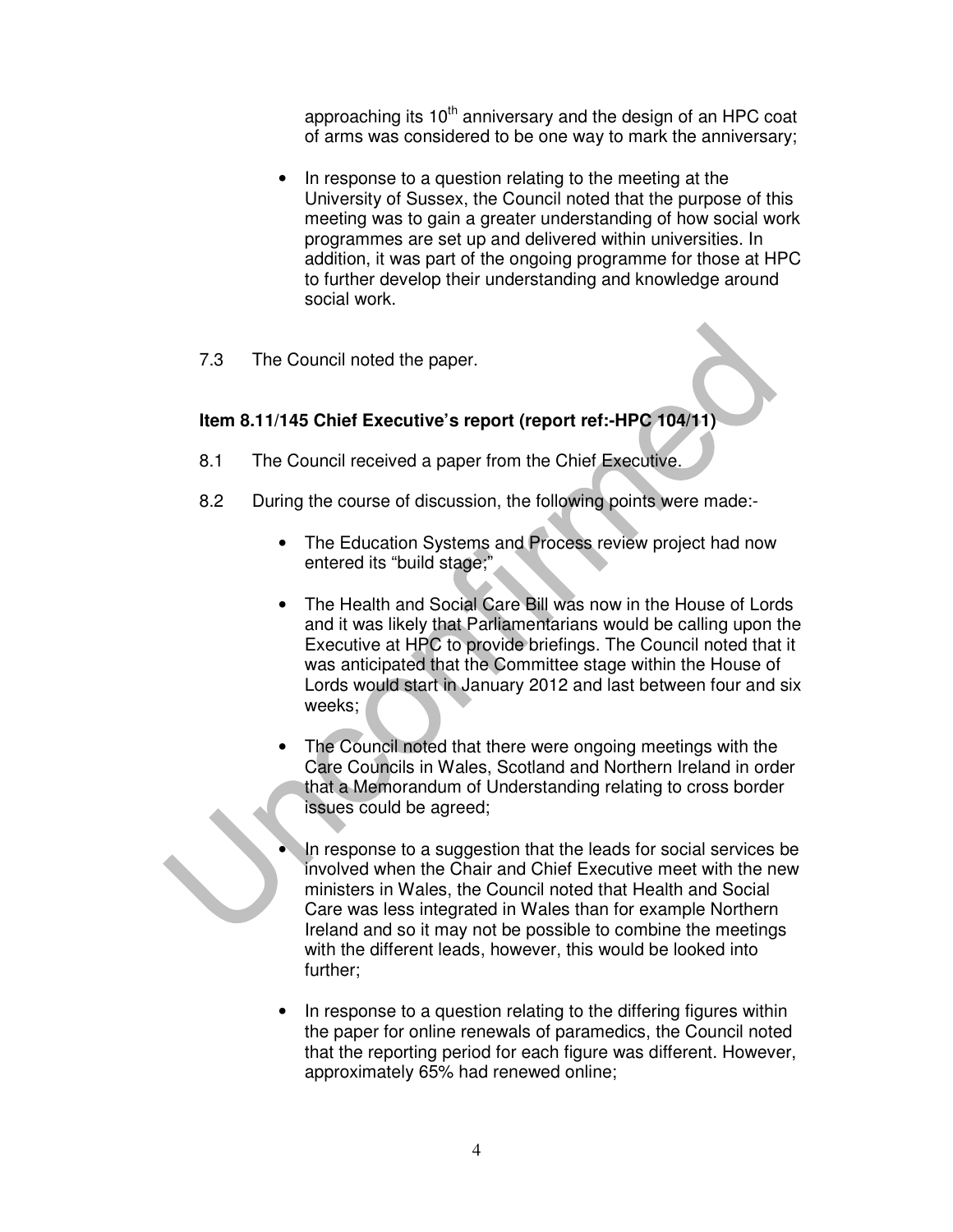- Concern was expressed that the length of time for cases to be heard between April and July 2011 had increased by one month compared with the figures for 2010-2011. In response, the Council noted that the comparison had been made using statistics of four months figures compared against statistics over a whole year. A paper was due to be considered by the Fitness to Practise Committee which would assess figures since March 2011 together with a forecast for figures to year end and this was likely to show a similar time for length of time for cases to be concluded when compared to the previous full year's figures;
- It was noted that based on the processes in place, the minimum time for a case to be concluded was 11 months. However, this was on the basis of all parties responding within the timeframes and no delaying tactics being adopted. A suggestion was made that Council receive a presentation on the process. Council members were keen to emphasise the importance of dealing with cases as quickly as possible in the interests of public protection;
- The Council noted that the statistics emerging from the work on those files transferred from the GSCC would be reported on separately to the usual management statistics;
- The Council noted that there had been an overspend in the Fitness to Practise department during April and May of this year and this related to a higher than anticipated number of hearings held externally. However, this figure was likely to balance out over the course of the financial year;
- The Council noted that HPC had approximately 400 followers on both facebook and twitter;
- The Council noted that employer events had been very well attended and additional events were planned in advance of the transfer of the register of social workers (England).
- 8.3 The Council noted the report.

### Strategy and Policy

#### **Item 9.11/146 Establishing voluntary registers and making recommendations for statutory regulation (report ref:-HPC 105/11)**

9.1 The Council received a paper for discussion/approval from the Executive.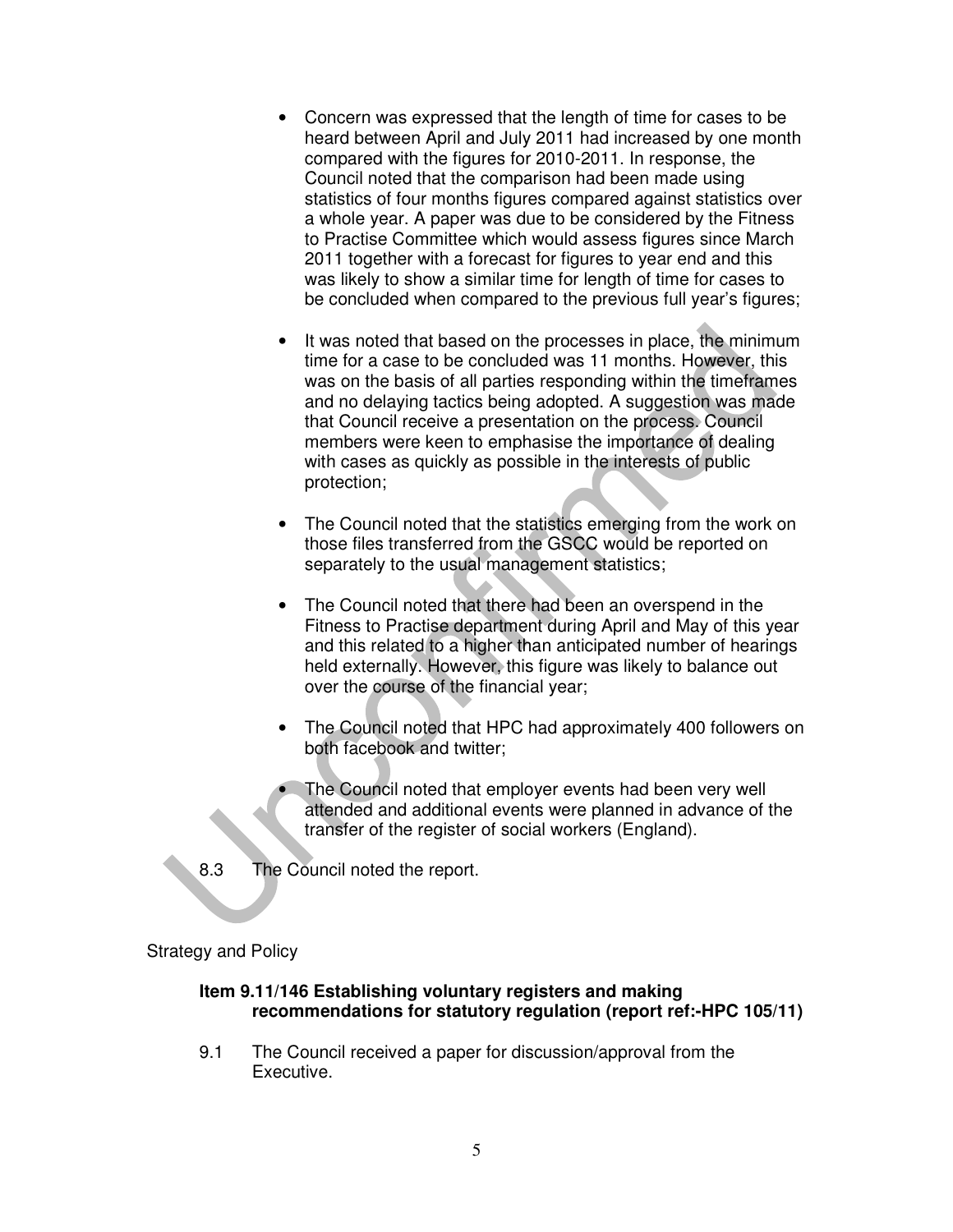- 9.2 The Council noted that at its meeting on 7 July 2011, it had considered a further paper from the Executive on the issue of voluntary registers. The paper had also discussed the HPC's possible future approach to exercising its powers to recommend statutory regulation under Article 3 (17) (a) of the Health Professions Order 2001.
- 9.3 The Council noted that the current paper summarised the Council's previous discussion. A draft statement of policy setting out the Council's approach to the issue of voluntary registration was attached to the paper. This included the potential benefits and risks and drawbacks of establishing voluntary registers and revised 'guiding principles' as discussed at the last meeting.
- 9.4 During the course of discussion, the following points were made:-
	- The suggestion was made that there should be one over arching guiding principle within the policy statement i.e. principle one in the circulated paper, with the other principles being supporting principles;
	- Various amendments to principle one were suggested and it was agreed that the Executive would amend and refer to the establishment of a voluntary register being "adequate" and "appropriate."
	- Significant concern was expressed regarding HPC overseeing both statutory and voluntary registers and the consequential likelihood of confusion amongst members of the public;
	- That there needed to be a provision within the process that allowed HPC to recommend that another organisation establish a voluntary register for a particular profession;
	- It was noted that the process for recommending statutory regulation was a distinct process from a decision as to whether to establish a voluntary register. However, Council's powers under Article 3 (17) (a) of the Health Professions Order 2001 would not be taken away as part of the conferment of new powers to establish voluntary registers;
	- Concern was expressed that principle four "Any voluntary registers maintained by the HPC would be clearly differentiated from the HPC's statutory registers so that the public could understand the different types and levels of assurance they offer" did not mitigate against those risks highlighted under 3.6 "voluntary registration might confuse or mislead members of the public who may assume that it affords the same level of protection as the HPC's statutory registers."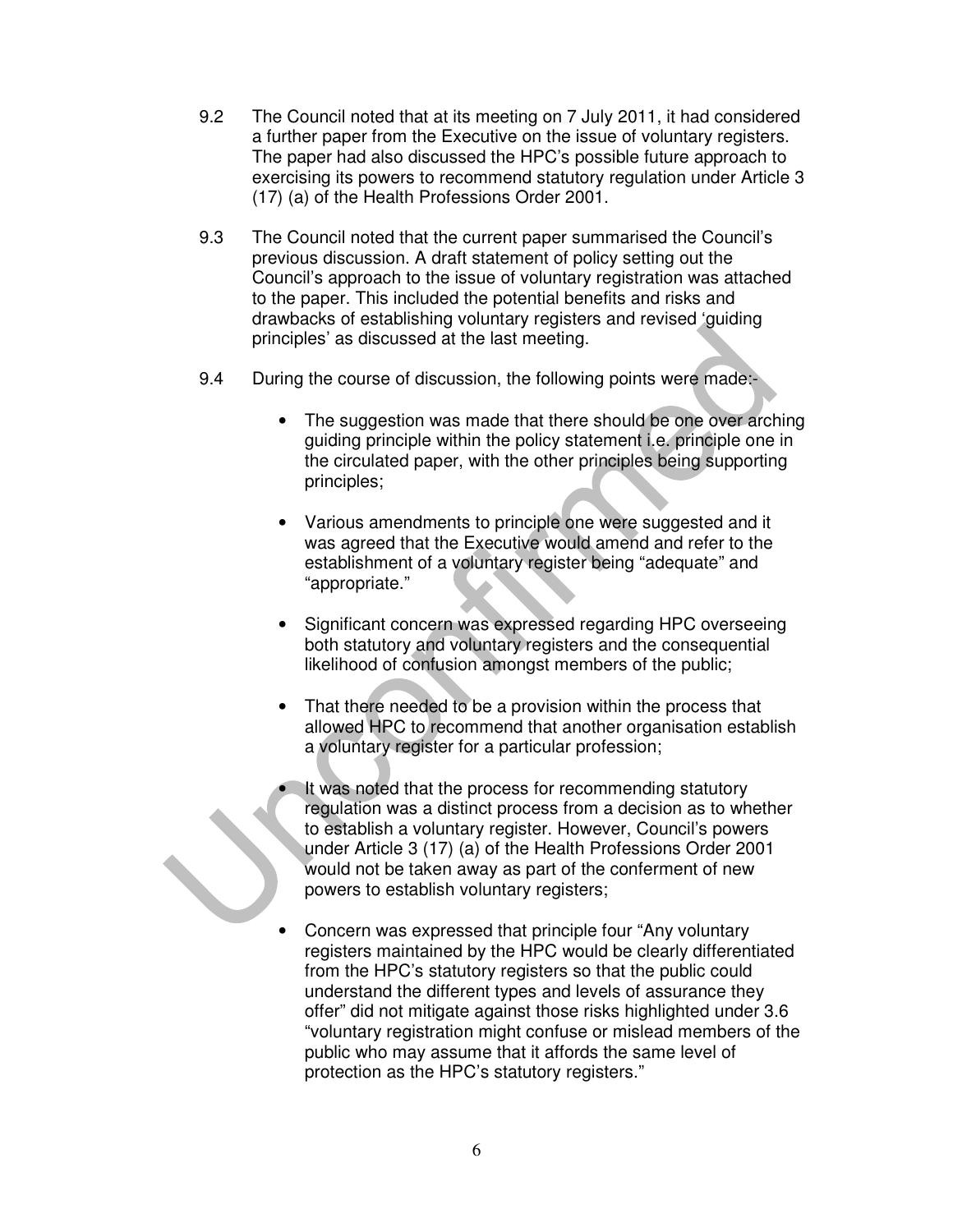- Concern was expressed that HPC should not divert its attention away from its core work and guiding principle of "protecting the public."
- That it was important to also consider this from the point of view of those professionals currently statutorily regulated by HPC and their service-users;
- There was discussion regarding the statement under "risks and drawbacks" which stated "the level of protection afforded by a voluntary register may be lower than a statutory register…." Concern was expressed that there was no evidence to suggest that voluntary registers provided any level of protection and so it was agreed that the statement be re-worded as follows:- "The level of protection afforded by a voluntary register will be lower than…"
- A suggestion was made that this policy needed to articulate the risks to HPC in establishing voluntary registers, for example reputational risks;
- Members' attention was drawn to a statement used by CHRE which sets out the efficacy of a voluntary register and provides some context. The suggestion was made that HPC adopt a similar "signposting" statement;
- 9.4 The Chair summarised discussion as follows:-
	- There was a clear message that HPC should not be diverted from its core focus on public protection;
	- There were significant concerns relating to the public protection afforded by voluntary registers;
	- That reputational risks needed to be carefully considered;
	- HPC needed to adopt a "signposting" statement aligned to that of CHRE's relating to the efficacy of voluntary registers;
	- That the establishment of voluntary registers related to England only government policy;
	- There needed to be one guiding principle clearly differentiated from the "supporting principles" and this needed to incorporate the words "appropriate" and "adequate;"
	- The statement under "risks and drawbacks" needed to be amended to state that "public protection afforded by a voluntary register will be lower than a statutory register…"
	- Users of existing statutorily registered professionals also needed to be taken into consideration.
- 9.5 The Council approved the draft statement of policy in the paper, subject to:-
	- (i) the incorporation of the amendments detailed above; and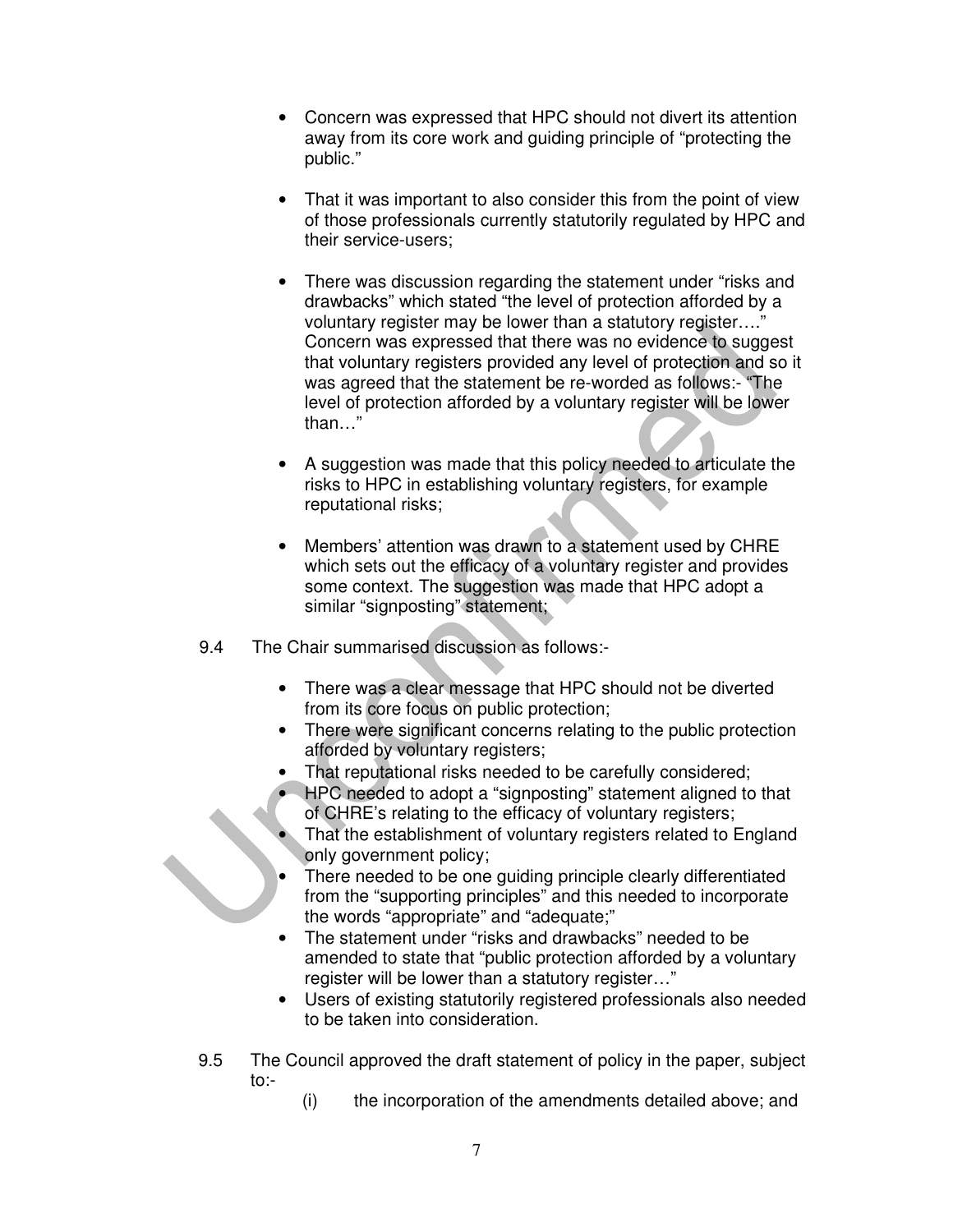(ii) that further consideration be given to those suggestions that arose during the course of discussion also detailed above.

### **Item 10.11/147 Current approaches to revalidation amongst UK health professional regulators (report ref:- HPC 106/11)**

- 10.1 The Council received a paper for discussion/approval from the Executive.
- 10.2 The Council noted that the paper included one of a series of reports as part of the HPC's programme of work exploring revalidation. Its purpose was to describe the work that other UK health professional regulators were carrying out to introduce revalidation for the professions they regulated.
- 10.3 During the course of discussion, the following points were made:-
	- That, whilst much of the information was based on health regulators' websites, HPC was still awaiting confirmation from the General Chiropratic Council and the General Optical Council as to the accuracy of the part of the paper relating to their organisations;
	- That under paragraph 3.45, page 13, an amendment was required so that the paragraph referred to 'Registered' Medical Practitioners and 'Licensed' Medical Practitioners;
	- That a decision needed to be made about whether the approach to revalidation needed to be based on quality control or quality improvement;
	- That further clarification was required in relation to quality assurance and whether this was carried out by professional bodies or through local appraisal ;
	- That a more risk based approach might need to be taken in relation to CPD sampling in the future;
	- Concern was expressed as to what healthcare professionals could be validated against since threshold standards were not relevant for someone that has been practising for 20 years;
	- The suggestion was made that a process for revalidation could be developed by adapting the current CPD process as opposed to creating an altogether new process;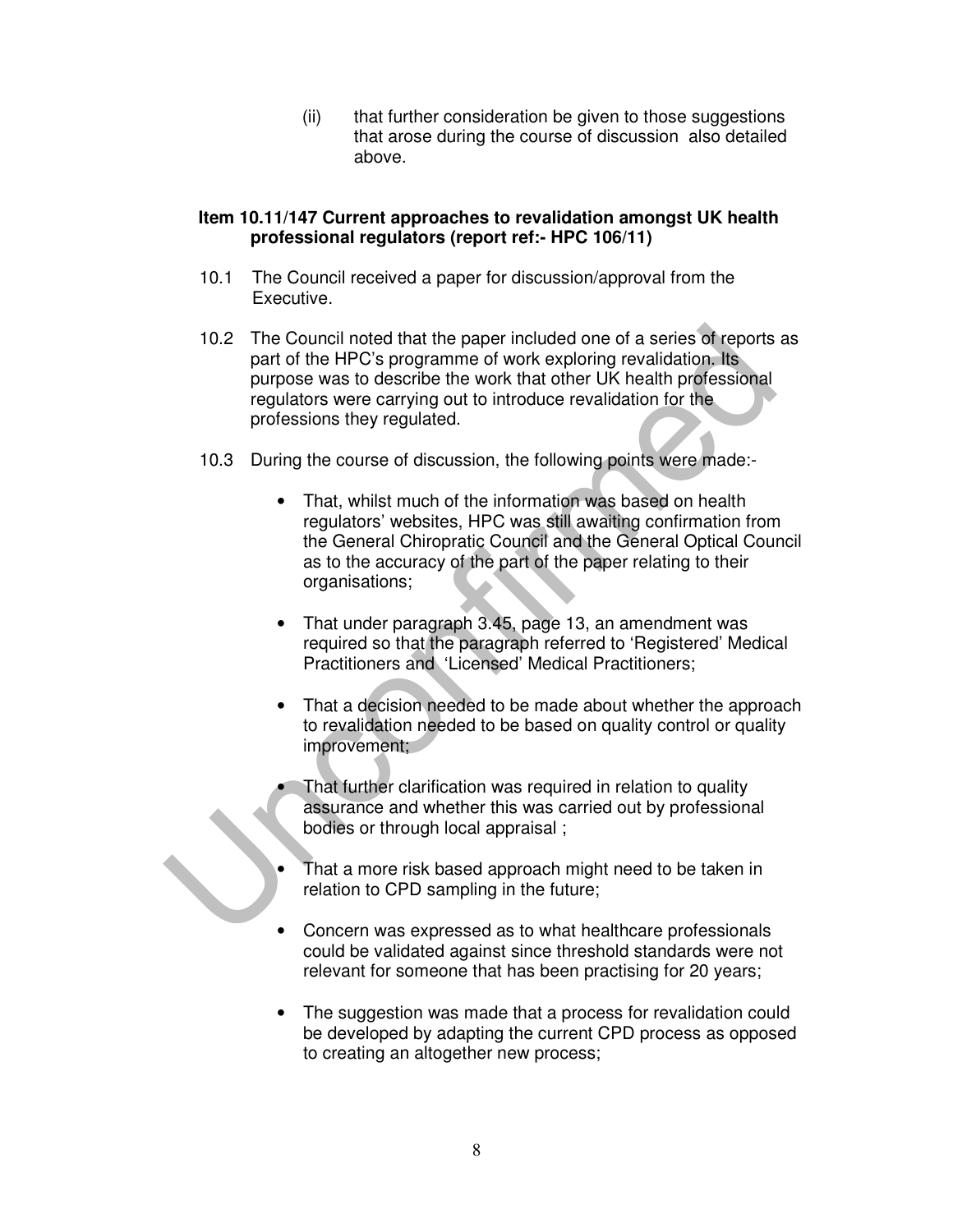- That some of the other regulators require the professional bodies to provide guidance to registrants on the process for revalidation.
- 10.4 The Council agreed the report.

### **Item 11.11/148 Reports of the Health Committee annual accountability hearings of the General Medical Council and the Nursing and Midwifery Council (report ref:- HPC 107/11)**

- 11.1 The Council received a paper for discussion/approval from the Executive.
- 11.2 The Council noted that in June 2011, the General Medical Council and the Nursing and Midwifery Council had attended hearings of the House of Commons Health Committee which inquired into their performance. The Committee had published reports as a result of these hearings in July 2011. The paper summarised the key findings that were particularly relevant to the HPC. The paper also included observations and comments from the HPC Executive, including any actions.
- 11.3 During the course of discussion, the following points were made:-
	- That the Committee were supportive of the GMC establishing an Independent Medical Practitioner Tribunal Service which would separate the case management and adjudication role with regards to the Fitness to Practise regime;
	- The Council noted that a paper would be considered by Council at their next meeting in October relative to the separation of the adjudication function from the case management function;
	- The Council noted that the Committee felt that the inability of regulators to routinely test language proficiency of doctors, nurses and midwives coming to the UK from a country in the EEA and Switzerland was "unsatisfactory" and "unacceptable." Council noted the positive step made by the Committee in urging the regulators to work with government to resolve the situation.
- 11.4 The Council noted that the paper identified the following actions for HPC: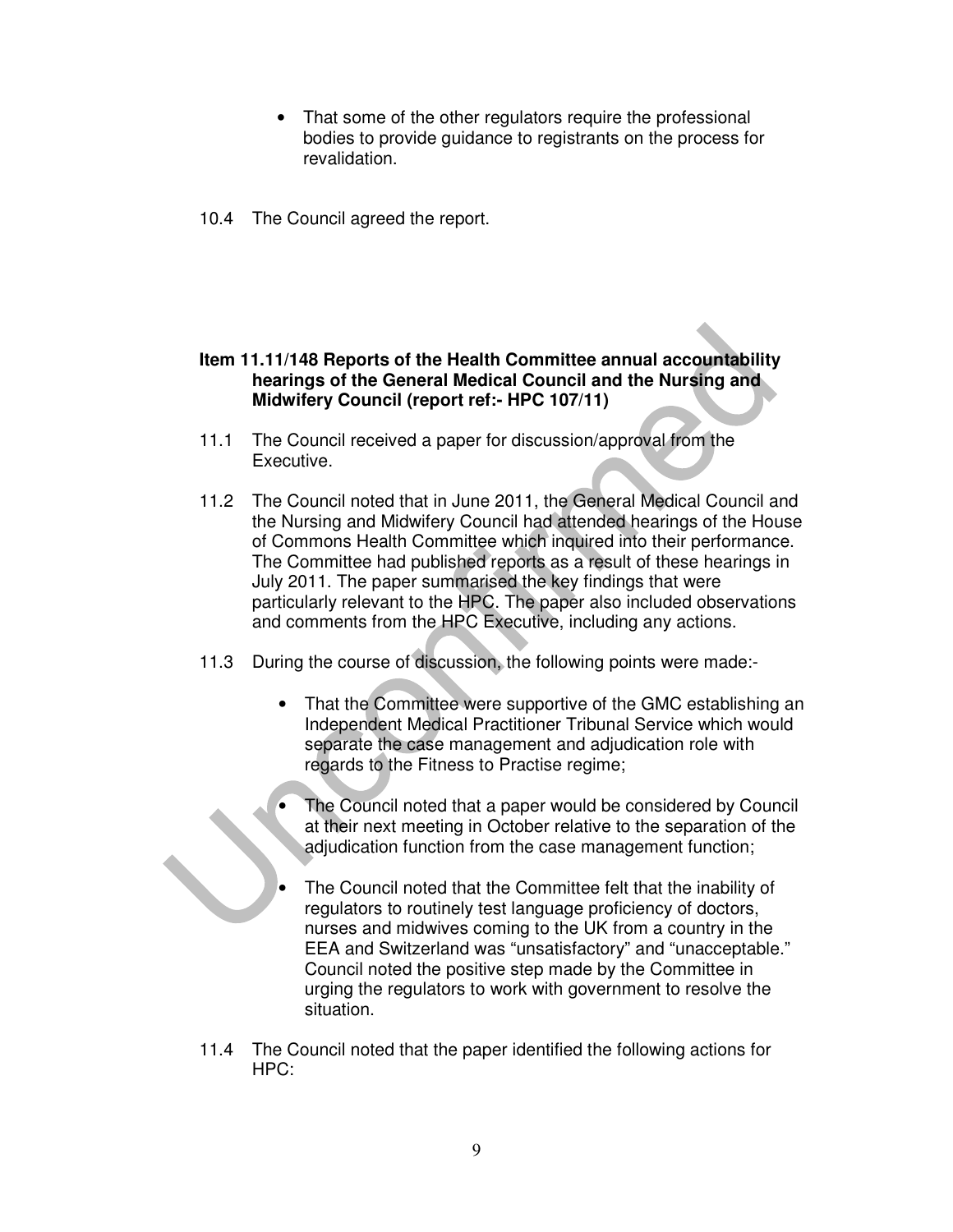- the Executive would ensure that the themes relating to revalidation in the Health Committee's conclusions and recommendations would be included in the report to the Council on revalidation currently planned in December 2011 or February 2012;
- the Executive would continue to engage in the European Commission's review of the Professional Qualifications Directive and update the Council as appropriate;
- the issue of reporting concerns about poor practice should be considered in the next review of the Standards of Conduct, Performance and Ethics. The Executive planned to bring a proposal for this work to the Council in May 2012; and
- the Executive would produce a paper looking at the HPC's existing approach to demographic data collection and present this to the Council in 2012/2013, as part of a review of HPC's current work on equality and diversity.
- 11.5 The Council noted the paper.

### **Item 12.11/149 Transfer of regulatory functions from General Social Care Council to HPC (report ref:- HPC 108/11)**

- 12.1 The Council received a paper for discussion/approval from the Executive.
- 12.2 In accordance with the decision of Council to be kept informed of ongoing work relating to the transfer of regulatory functions from the GSCC to the HPC, a verbal update was provided.
- 12.3 During the course of discussion, the following points were raised:-
	- That meetings were ongoing with social work stakeholders and members would continue to be updated by means of the update;
	- That the second reading of the Bill in the House of Lords would take place on 11 October and it was expected to reach the Committee stage in January 2012;
	- Work was ongoing in relation to the transfer of Fitness to Practise case files registration data and information on approved social work programmes;
	- That the College of Social Work had issued a press release stating that they had been unable to reach agreement with the British Association of Social Work (BASW) and so would be pressing ahead to establish themselves as a legal entity this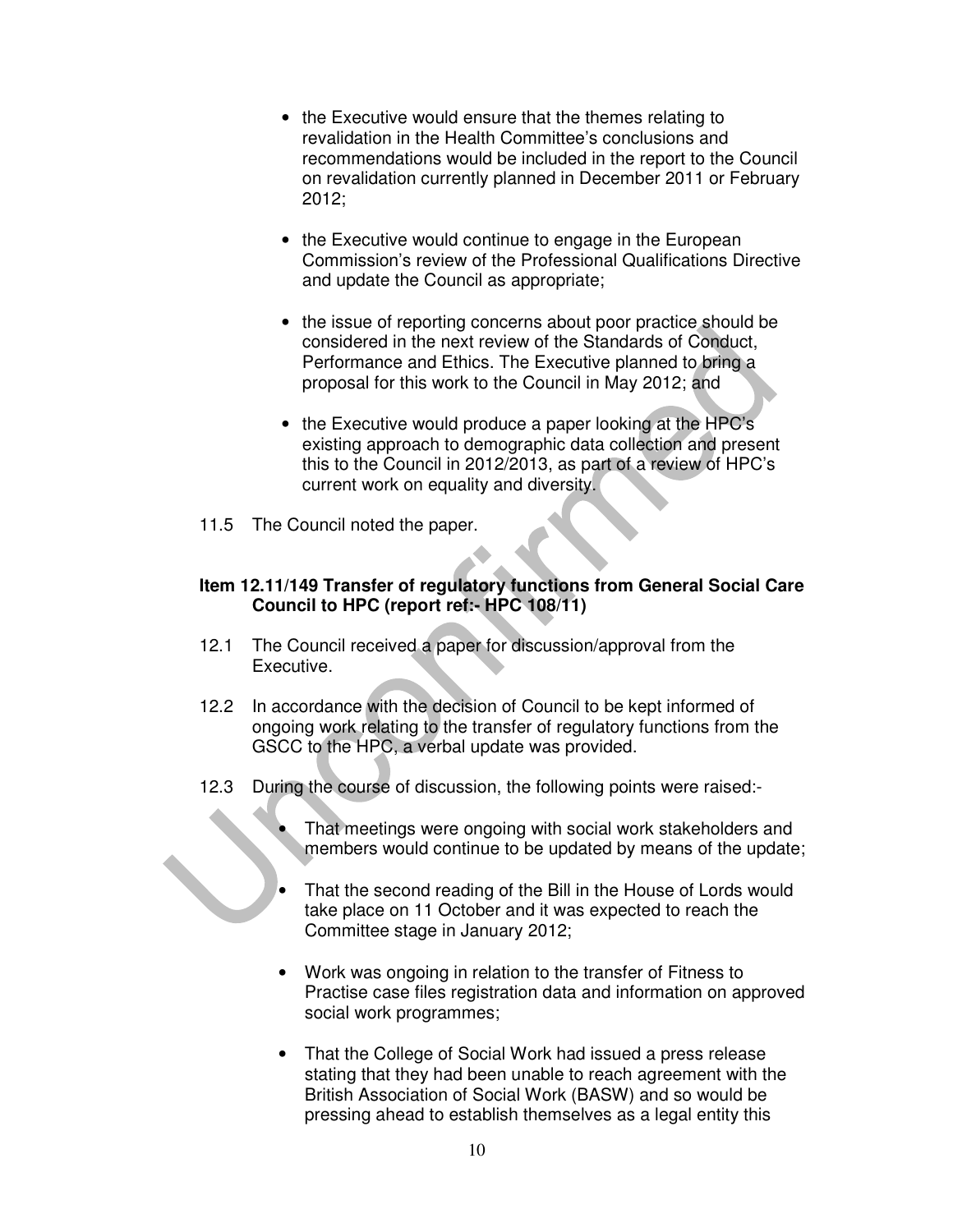Autumn. BASW had issued a press release in response and both of these would be made available to members on the extranet.

12.4 The Council noted the update.

#### **Item 13.11/150 Human Resources (HR) strategy 2011-2015 (report ref:- HPC 109/11)**

- 13.1 The Council received a paper for discussion/approval from the Executive.
- 13.2 The Council noted that it had previously approved the HR strategy in 2008, to cover the period 2008 – 2011. A review of HR strategy was now needed to inform future work-plans and HR policy priorities, and to reflect and support organisational growth. The strategy had been approved by the Finance and Resources Committee on 7 September 2011.
- 13.3 The Council approved the HR strategy 2011-2015.

# **Item 14.11/151 Review of admission forms for International/EEA applicants (report ref:- HPC 110/11)**

- 14.1 The Council received a paper for discussion/approval from the Executive.
- 14.2 The Council noted that the admission form had last been reviewed in April 2011, in preparation for the removal of the requirement to submit a health reference and the consequential changes to the health and character self-declarations.
- 14.3 The Council noted that the processes for verifying an applicant's identity, professional experience and education were kept under constant review. A number of changes were proposed to the International/EEA application form that would assist in that verification. The changes also reflected feedback provided by applicants, registrants, employees and other stakeholders about making the form clearer and more user-friendly.
- 14.4 The Council approved the changes to the admission form.

### **Item 15.11/152 Committee appointments (report ref:- HPC 111/11)**

15.1 The Council received a paper for discussion/approval from the Executive.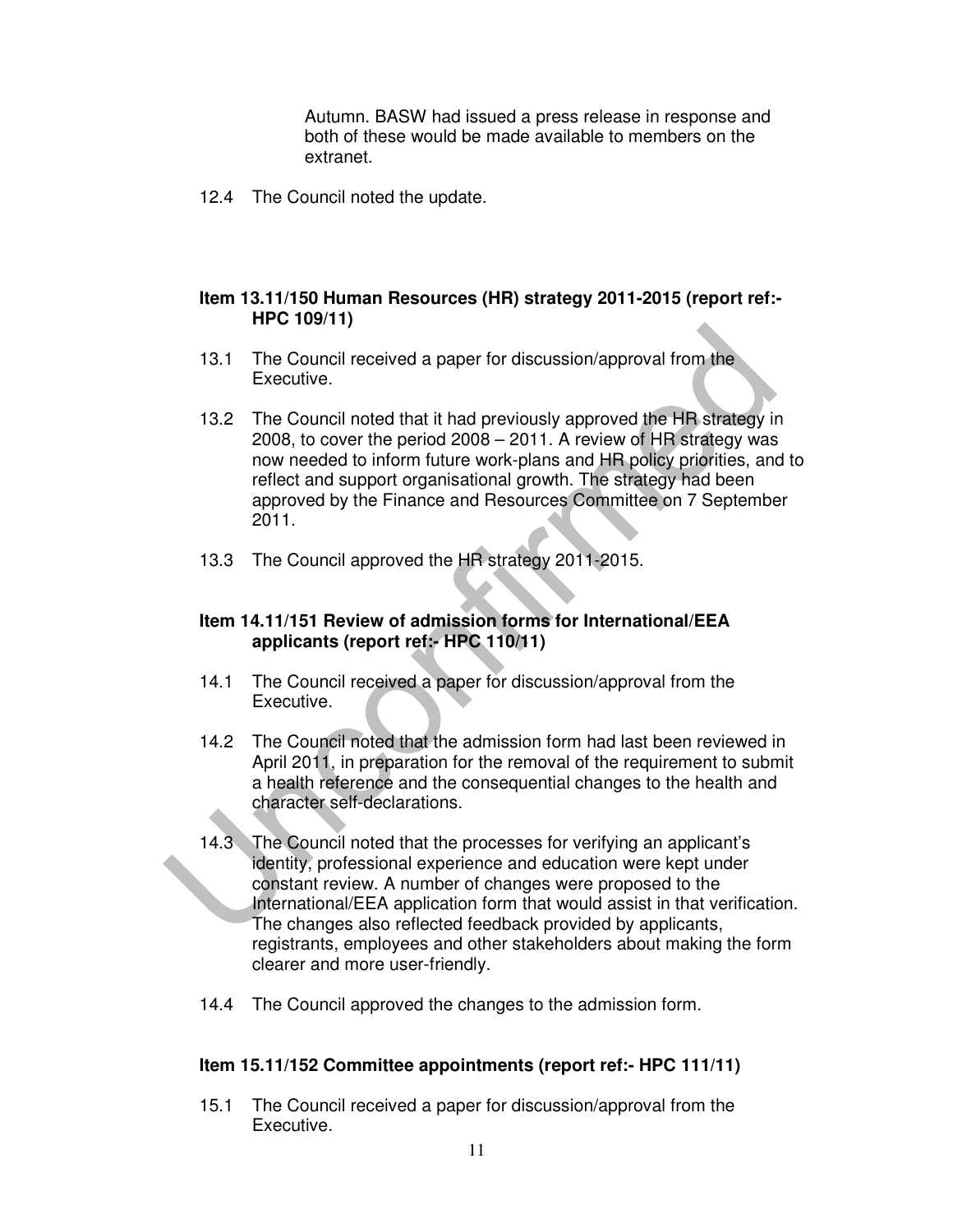- 15.2 The Council noted that in July 2009, it had approved the membership of the Committees for a two year period. Committee appointments should therefore have been reviewed after the two years at the July meeting of Council i.e. July 2011. However, since there had been a delay in the recruitment of two new registrant Council members, Council had agreed to postpone the review of Committee membership until September 2011.
- 15.3 The Committee noted that the Chair and Secretary to Council had reviewed the existing membership of Committees to ensure the skill requirements and needs of Committee were fulfilled and also to allocate Committee responsibilities to the two new registrant members of Council.
- 15.4 The Committee noted that the paper outlined the proposed membership of the non-statutory committees. The paper also recommended that the appointments to the non-statutory committees should be made for a duration of one year, to be reviewed in July 2012. This was in order that any new members of Council appointed in 2012 could be allocated Committee responsibilities at that time.
- 15.5 The Council agreed that:-
	- (i) the composition of the non-statutory committees as set out in paragraph six of the paper for terms ending in July 2012;
	- (ii) the composition of the Council member part of the Education and Training Committee as set out in paragraph 11 of the paper for terms ending in July 2012, with the inclusion of Annie Turner who had been accidentally omitted from the list; and
	- (iii) that the election of Chairs should take place at the first Committees following this meeting of Council.

#### **Item 16.11/163 Minutes of the Finance and Resources Committee held on 21 June 2011 (report ref:- HP112/11)**

- 16.1 The Council received a paper for discussion/approval from the Executive.
- 16.2 The Council approved the recommendations therein.

#### **Item 17.11/164 Minutes of the Audit Committee held on 23 June 2011 (report ref:- HPC113/11)**

17.1 The Council received a paper for discussion/approval from the Executive.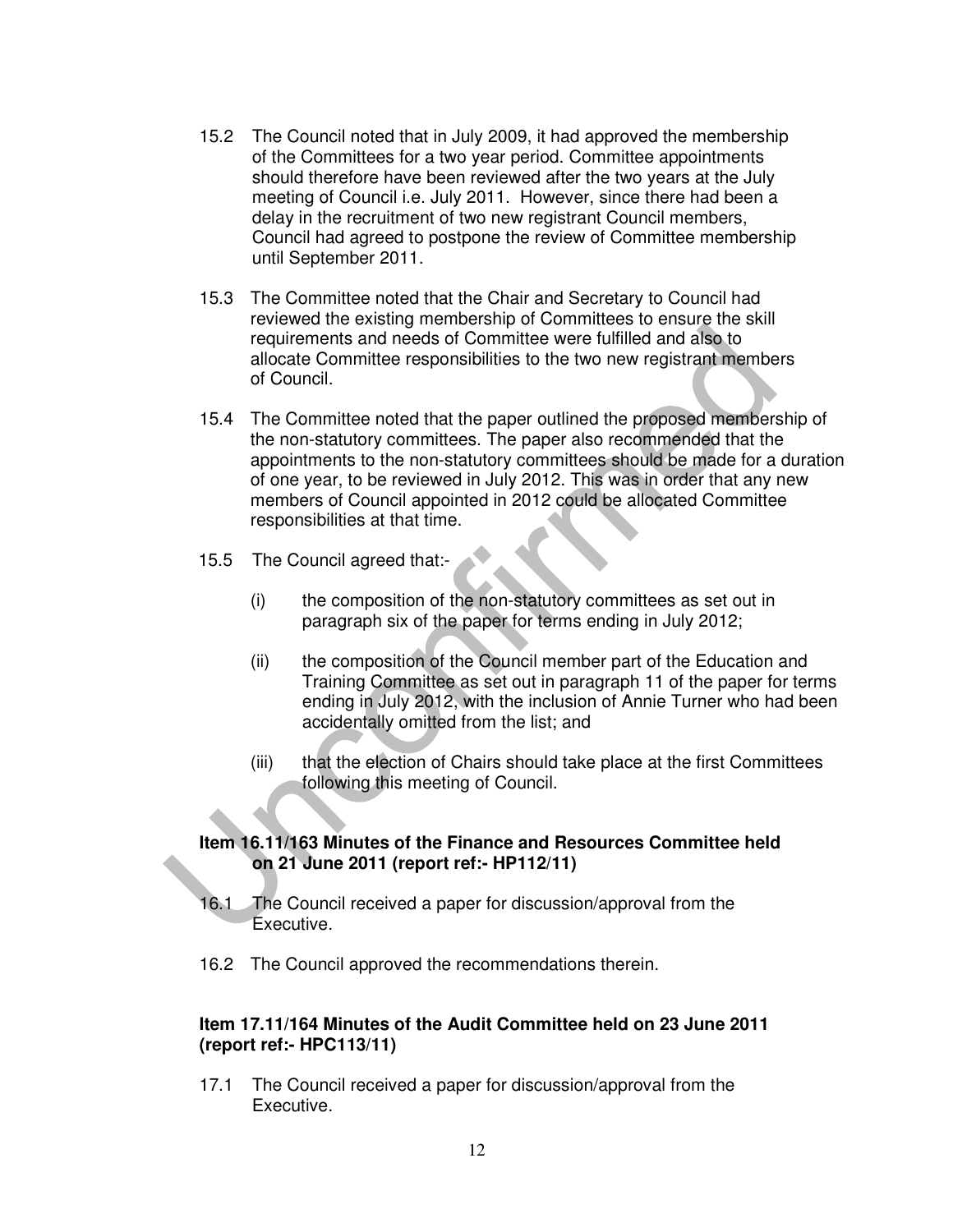- 17.2 The Council noted that the tax provision referred to under 9.7, bullet two should refer to 2009-2010, not 2010-2011.
- 17.2 The Council approved the recommendations therein.

#### **Item 18.11/165 Any other business**

18.1 There was no other business.

#### **Item 19.11/166 Date and time of next meeting**

19.1 The next meeting of the Council would be held at 1:00pm on Thursday 20 October 2011 at the Quay Hotel, Deganwy Quay, Conwy, North Wales LL31 9DJ.

#### **Item 20.11/167 Resolution**

The Council agreed to adopt the following resolution:-

"The Council hereby resolves that the remainder of the meeting shall be held in private, because the matters being discussed relate to the following;

- (i) information relating to a registrant, former registrant or application for registration;
- (ii) information relating to an employee or office holder, former employee or applicant for any post or office;
- (iii) the terms of, or expenditure under, a tender or contract for the purchase or supply of goods or services or the acquisition or disposal of property;
- (iv) negotiations or consultation concerning labour relations between the Council and its employees;
- (v) any issue relating to legal proceedings which are being contemplated or instituted by or against the Council;
- (vi) action being taken to prevent or detect crime to prosecute offenders;
- (vii) the source of information given to the Council in confidence; or
- (viii) any other matter which, in the opinion of the Chair, is confidential or the public disclosure of which would prejudice the effective discharge of the Council's functions.

| <b>Item</b> | <b>Reason for Exclusion</b> |
|-------------|-----------------------------|
| 21          | ii, iii, iv                 |
| 22          |                             |
| 23          |                             |
| 24          | iii, iv, viii               |

**Summary of those matters considered whilst the public were excluded**